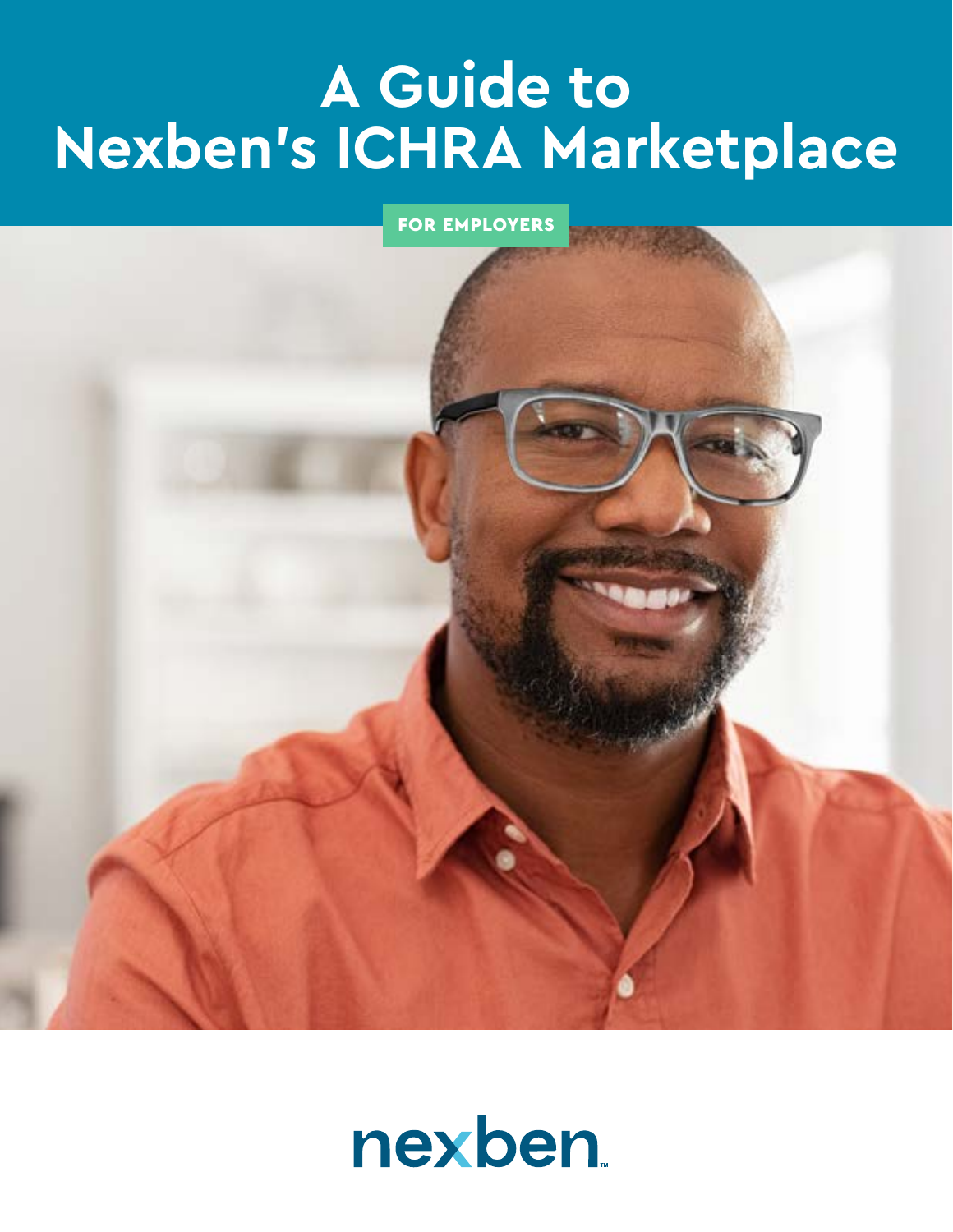## **Nexben's ICHRA Marketplace Offers Easy and Affordable Benefits**

Health care costs are a top concern among Americans, and ever-rising premiums are putting strain on both employers and employees. As of January 2020, new federal regulations allow employers to take advantage of expanded usability of Health Reimbursement Arrangements (HRAs), introducing Individual Coverage Health Reimbursement Arrangements (ICHRAs). ICHRAs (pronounced ick-rahs) are an employer-funded, tax-free health benefit used to reimburse employees for individual benefit plan premiums. It represents a major shift both in the delivery of health coverage and in its value for employees.

With an ICHRA, employers can create a group health plan using pre-tax dollars to define contribution amounts, confidently setting their health plan budget. You also have more flexibility in overall plan design to better meet the needs of individual employees. An ICHRA has the potential to save employers money through greater cost control compared with a traditional group benefits plan, and it allows employees the freedom to choose the individual health coverage that best fits their situation. [\(Learn more about how an ICHRA works](https://www.nexben.com/modern-approach-to-health-benefits/).)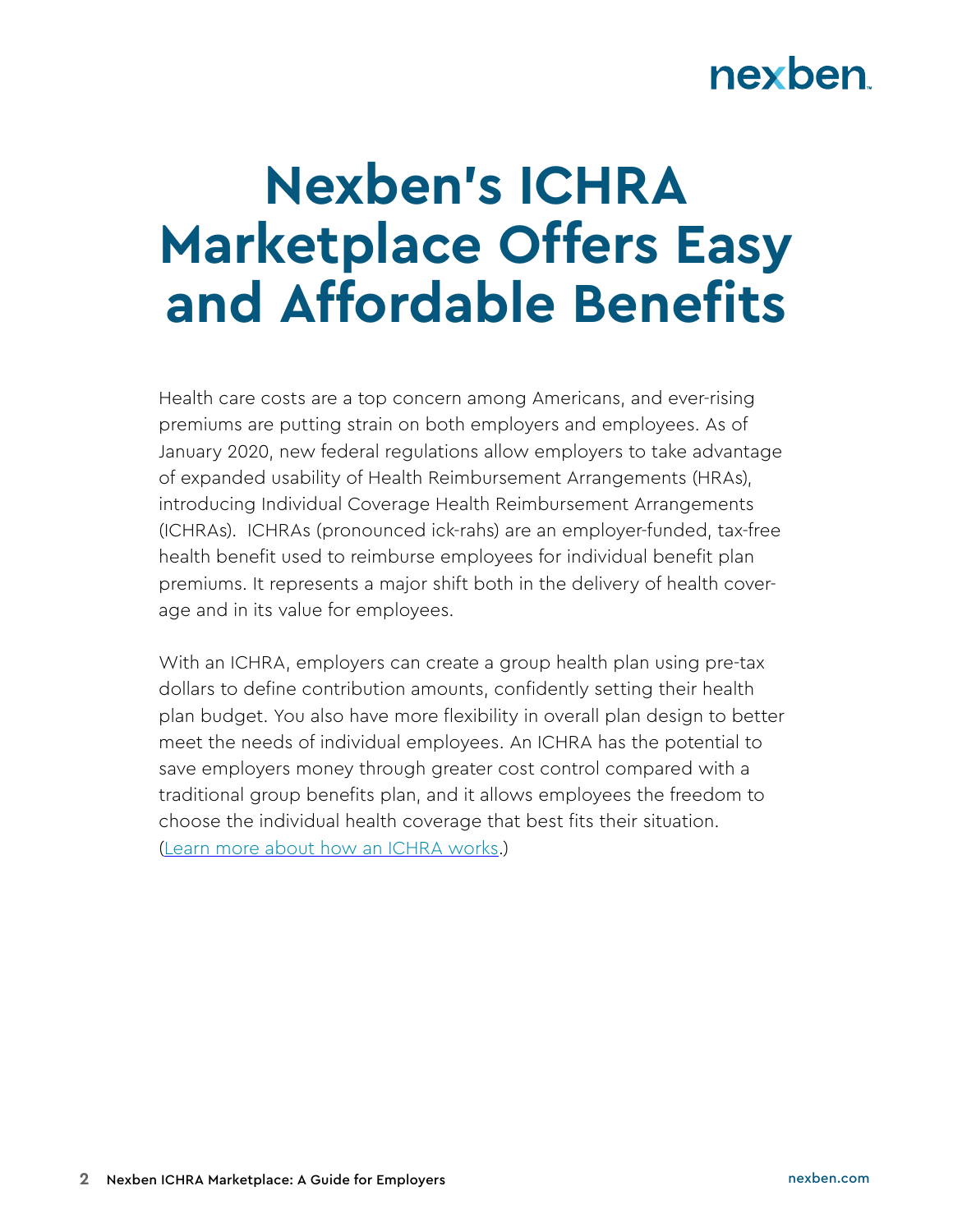## **Nexben's ICHRA Solution: Employer Benefits**

Nexben's all-in-one ICHRA marketplace offers all of the advantages inherent in this new type of group health plan as well as those provided by Nexben's technology platform. [\(Learn more about Nexben](http://www.nexben.com/).)

Managing benefits is complex—from selecting plans, to managing costs, to enrollment, all the way to making carrier payments. Nexben's ICHRA solution simplifies the entire process for you, eliminating recurring HR tasks and the paper trail usually required to accomplish these administrative tasks.

Nexben's "intelligent portal" allows employers to compare all available benefit plans online (including major medical, dental, vision, disability income and life insurance) and select the options that fit your employee group plan needs. Employees are empowered to self-enroll electronically,



taking another administrative task out of the hands of their employers.

In addition to time saved, employers can see an overall cost savings of anywhere between 20-60% after enrolling your employees in Nexben's ICHRA. One reason for the cost savings is because the individual market is driven by rates that aren't affected in the same way group plans are by individuals' (or their families') potential health events. ICHRAs also provide you the flexibility to set the contribution rates and avoid the annual rate hikes that are often associated with traditional group plans, providing budget control year after year. Adopting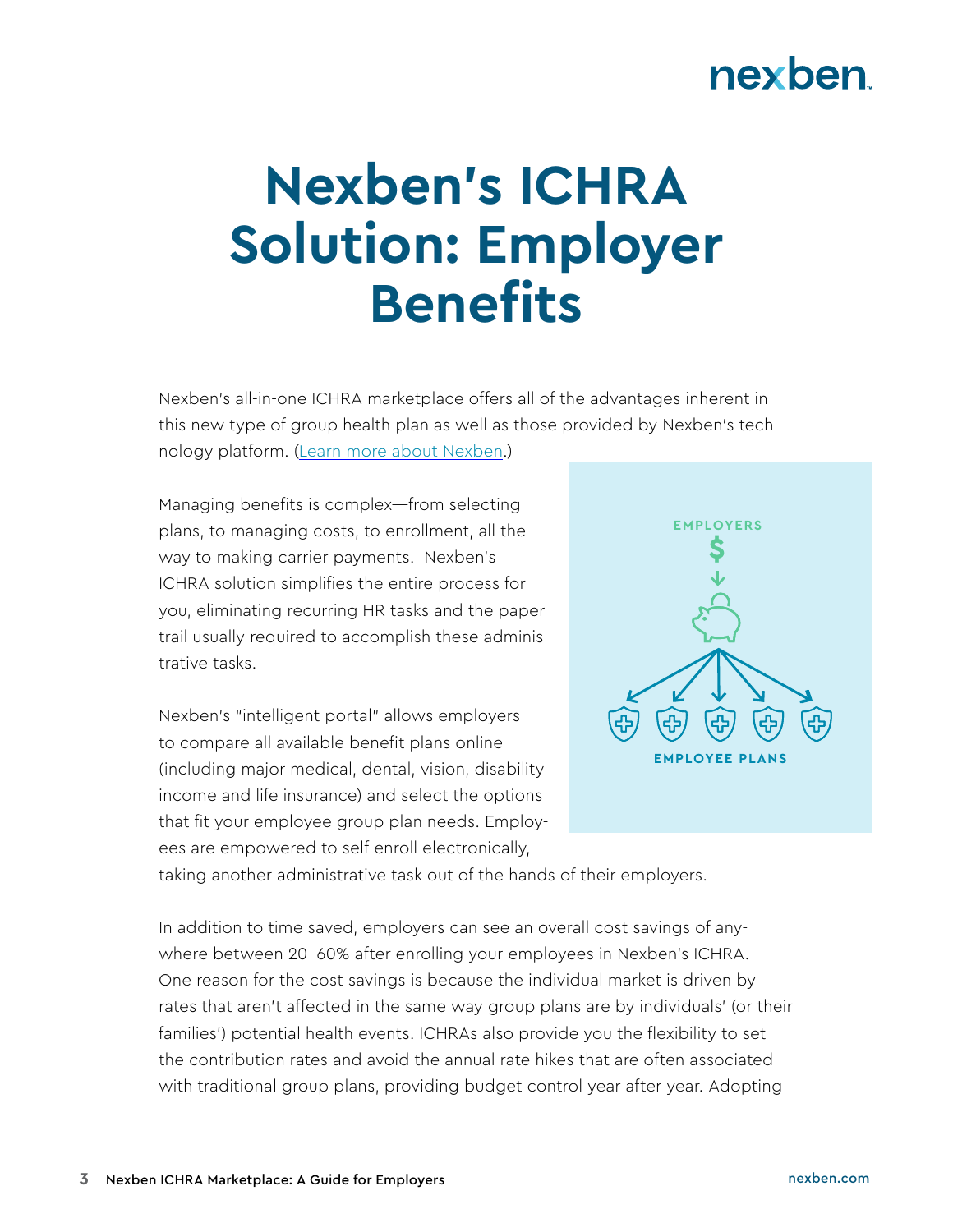

a defined contribution approach does not necessarily mean greater cost shifting or changing the benefits offered to employees. Rather, it is an opportunity to show employees exactly how much money is being contributed to the monthly premiums and that they have the choice in how to best spend it, driving costs savings for both you and your employees.

Nexben's ICHRA solution is open to employers with two or more employees. There are no participation requirements to meet; an employer cannot be denied by an insurance carrier because of low employee enrollment. There are also no minimum or maximum contribution requirements with an ICHRA: the contribution can be as little or as much as the employer wants it to be. Different contribution allowances may also be offered to different employee classes. Additionally, when properly structured, an ICHRA can help employers avoid both the large "A" penalty (in 2022 that's \$2,750 per employee after the first 30 employees), and the smaller "B' penalty for "affordability".

The all-in-one ICHRA marketplace from Nexben manages payments just like other traditional group health plans. You receive one monthly consolidated bill for all employee plans, withhold the employee portion from their pay, and make one pre-tax payment to each carrier for all employees. Premiums payments to each carrier are facilitated through Nexben's ICHRA marketplace.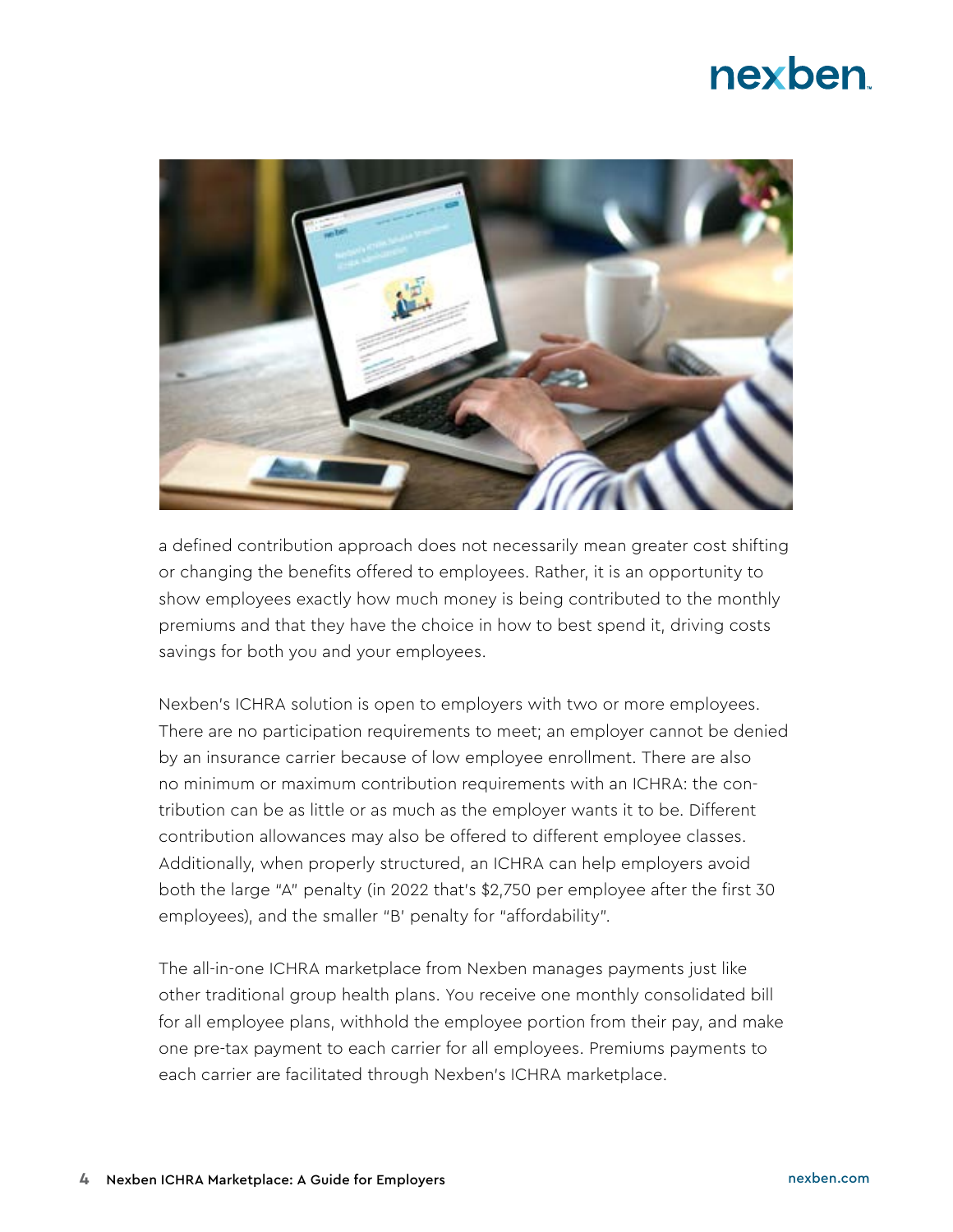## **Nexben ICHRA Solution Employee Benefits**

Nexben's all-in-one ICHRA marketplace opens the doors to all available health plans, allowing employees the opportunity to shop for coverage that's tailored to their specific needs. Nexben's online process for comparing and selecting coverage and enrolling online as an employee is easy. It also provides a tax advantage, because the employer reimbursements don't count toward their taxable wages and the employee's portion of any premium balance due are payroll deducted on a pre-tax basis. Another benefit is that individual health coverage is portable, if an employee leaves the company, they can take their insurance coverage with them.

A simple metaphor is to think of Nexben's ICHRA as a 401(k), while a traditional group plan is more like a pension. 401(k)s are tailored to what the employee wants to contribute, and the options they want in their portfolio. With a pension, on the other hand, employers choose securities for them.

Here's how Nexben's ICHRA solution works from an employee's perspective:

- Employees access a consumer friendly, personalized benefit portal to shop and compare all available individual health plans
- Employees select a plan and complete the online enrollment process using eSignature protocol
- The employer contributions are applied directly to the monthly insurance premiums of the plan selected by the employee
- The remaining premium balance due is taken care of via pre-tax payroll deduction with no forms to complete or reimbursement submission required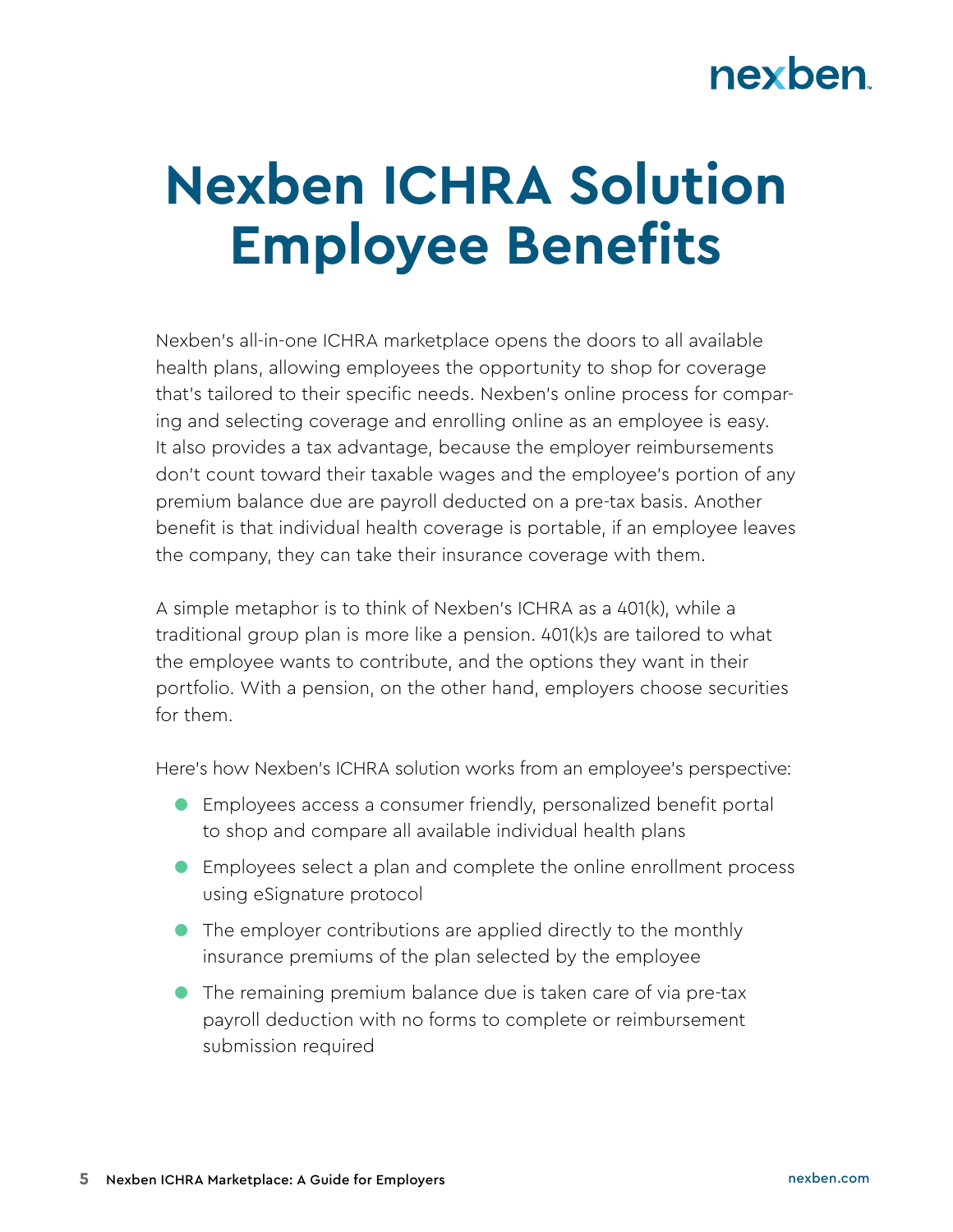Nexben's ICHRA marketplace provides an exciting glimpse into the future of benefits, while existing as a very real solution today. Traditionally, in the group insurance market model (sometimes referred to as a defined benefit approach), employers select a one-size-fits-most group plan and employees are limited to the options their employer chooses. Because ICHRAs are centered on a reimbursement model (sometimes referred to as a defined contribution approach), Nexben gives employers greater control over costs and provides the freedom of choice to employees.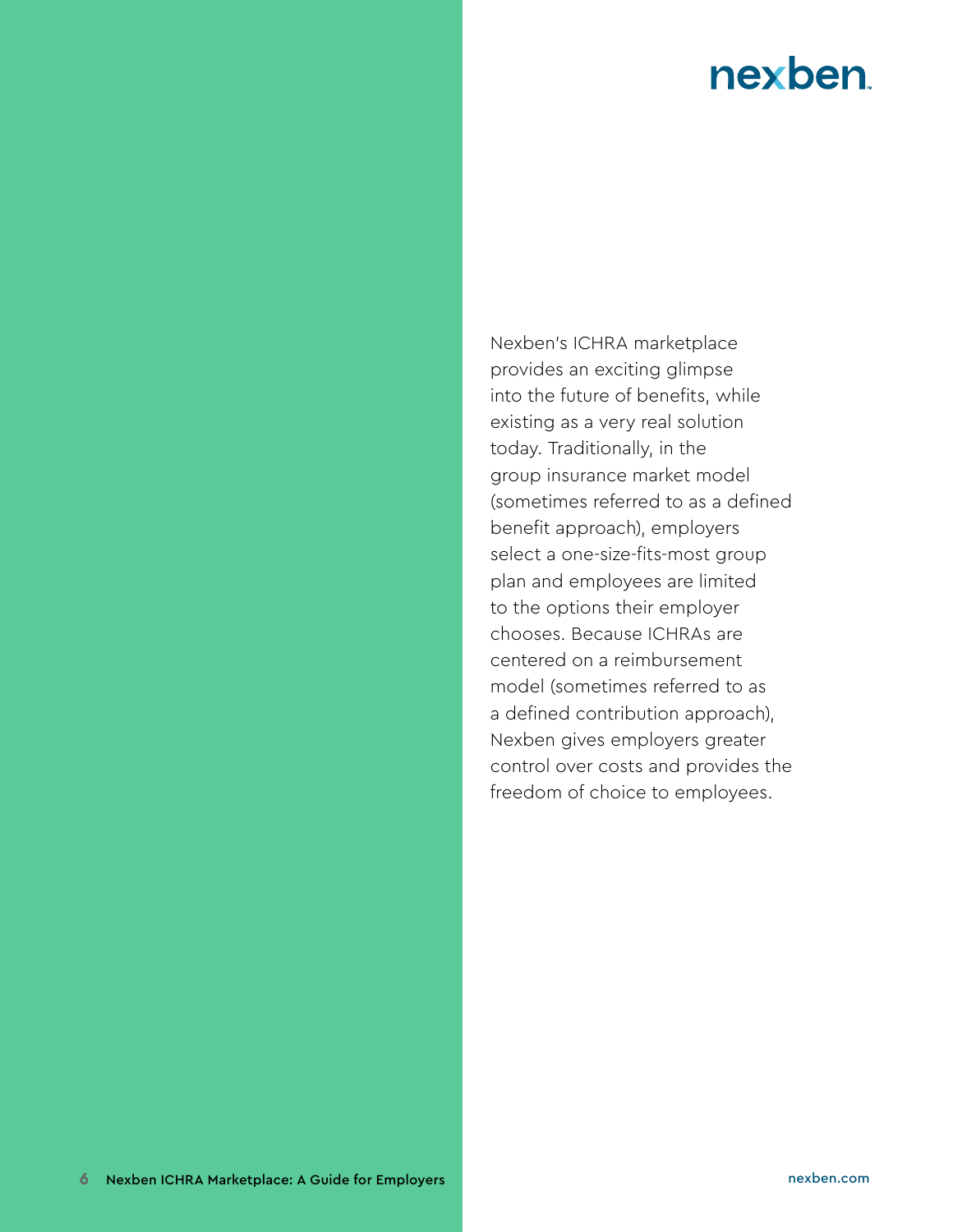## **Everything You Need to Know About Nexben's ICHRA Solution**

#### FOR EMPLOYERS

#### **NEXBEN'S ICHRA SOLUTION BY THE NUMBERS\***

| <b>\$510,815</b><br>saved by one<br>large group<br>employer that<br>adopted Nexben                                                                                                             |                                                                                                                             | %<br>$30 - 40$<br>average cost savings<br>for a company whose<br>employees enrolled<br>with Nexben      |                                                                                                                      |  | 4.92/5<br>average<br>employee<br>enrollment<br>satisfaction rating                                                                        |  | 50<br>the number of<br>states Nexben<br>is available in                                      |
|------------------------------------------------------------------------------------------------------------------------------------------------------------------------------------------------|-----------------------------------------------------------------------------------------------------------------------------|---------------------------------------------------------------------------------------------------------|----------------------------------------------------------------------------------------------------------------------|--|-------------------------------------------------------------------------------------------------------------------------------------------|--|----------------------------------------------------------------------------------------------|
| <b>GAIN GREATER</b><br><b>COST</b><br><b>CONTROL</b>                                                                                                                                           |                                                                                                                             | Set the contribution<br>allowance to keep<br>costs under control<br>and predictable year-<br>after-year |                                                                                                                      |  | Diminish the<br>challenges of a<br>high-risk employee<br>pool that is often<br>associated with the<br>costs of traditional<br>group plans |  | Keep the market<br>competitive and drive<br>down industry costs                              |
| Give employees<br>the flexibility<br>of individual<br>coverage with the<br>ease of a group<br>plan                                                                                             | Provide a set<br>contribution<br>allowance and<br>each employee<br>can add their own<br>pre-tax money, if<br>they so choose |                                                                                                         | Shop benefits,<br>get expert<br>advice and enroll<br>directly within<br>the platform<br>using eSignature<br>protocol |  | Increase<br>employee<br>benefits package<br>satisfaction to<br>help increase<br>retention                                                 |  | <b>OFFER EMPLOYEES</b><br><b>TRANSPARENCY</b>                                                |
| <b>Give HR or benefits</b><br><b>PROVIDE EASY</b><br>representatives peace of<br><b>ADMINISTRATION</b><br>mind with an all-in-one<br><b>TO YOUR HR</b><br>online platform<br><b>DEPARTMENT</b> |                                                                                                                             |                                                                                                         | tasks                                                                                                                |  | Eliminate reoccurring<br>Avoid paperwork<br>often associated with                                                                         |  | Make organization simple<br>with easily accessible<br>online documents,<br>including indepth |

often associated with enrollment and billing

**\*** Based on results from active Nexben users, 2020.

premium and ACA reports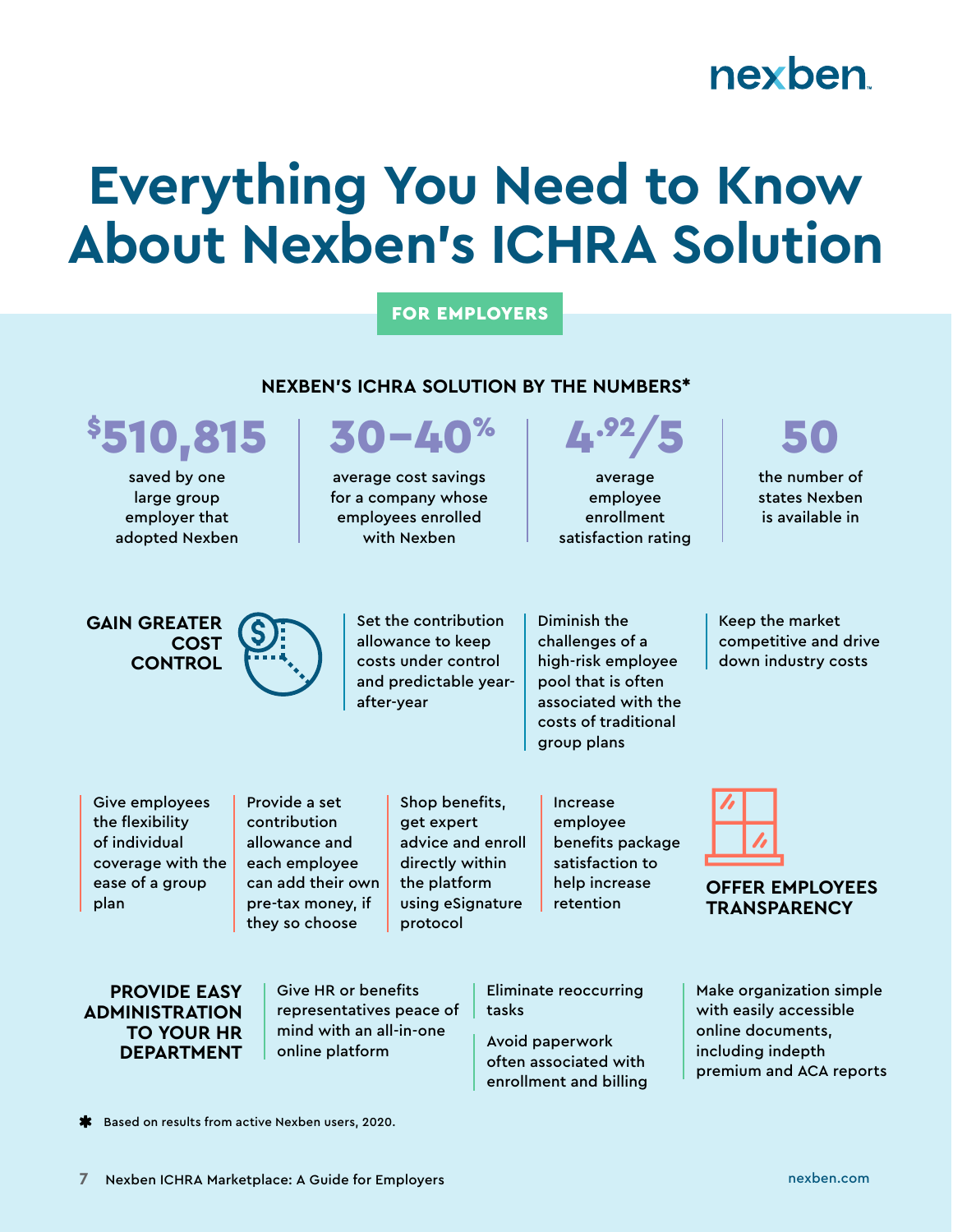## **FAQs From Employers About Nexben's ICHRA Solution**



A: Any employer with two or more<br>
employees can access Nexben's ICHRA marketplace.

**Q: Are there participation requirements for employers offering an ICHRA through Nexben?** A: No. One of the great things about<br>
offering an ICHRA is that, despite being a group health plan, it has no participation requirements. So, there's no risk of being denied by an insurance carrier because not enough employees participate.

**Q: Can I offer a traditional group plan as well as an ICHRA to the same class of employees?**

**A:** No, employees in the same class can only be offered a traditional group plan or an ICHRA—not both in the same year.

**Q: Can I offer an ICHRA to one group of employees, and a traditional group plan to other employees?**

**A:** Yes, you can accomplish this by divid-<br>
ing your employees into classes. There are 11 different classes of employees (e.g. full-time, part-time, geographic, salaried, non-salaried). We will work with you to explain options to help meet your company's goals.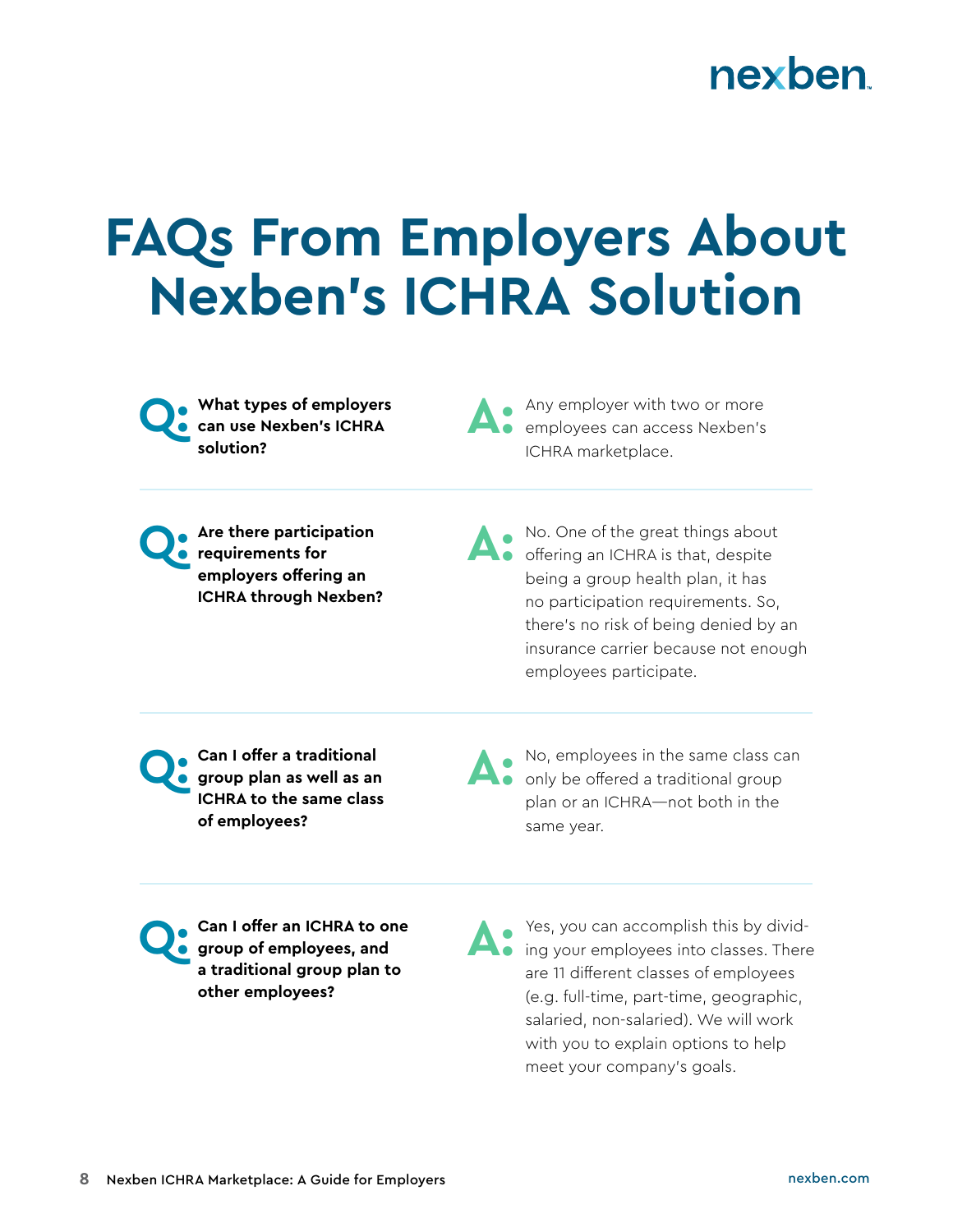**Q: My employee is ready to be enrolled. Do I have to contact the provider?**

**A:** No, employees can self-enroll directly within the Nexben's ICHRA marketplace. With Nexben, you will invite your employees to enroll. They will receive a notification to set up an account and can begin the enrollment process from their own personal portal. Once the enrollment is pushed out to your employees, you can stay up-to-date on the status of enrollment. Real-time enrollment status tracking is available, providing details of where each employee is in the enrollment process–not started, in progress and complete.

**Q: Do employees have to wait for our company to reimburse them for their premiums?**

**A:** No, Nexben's ICHRA marketplace manages premium payments just like other group health plans, no need for employees to gather receipts and fill out reimbursement forms. Employee contributions are automatically payroll deducted on a pre-tax-basis and combined with the employers' pre-tax contribution. You receive one monthly consolidated bill for all employee plans and make one payment for all employees. Nexben takes care of directing the funds to each carrier.

• With Nexben reimbursements are completely automated, unlike any other plan.

**Q: If an employee leaves the company, what happens to their health coverage?**

**A:** If the employee has enrolled in an ICHRA, they are able to take their individual health coverage with them when they leave the company, but company contributions cease when they leave. The employee must contact the carrier to change the billing address. The employee will be responsible for paying premiums directly to the carrier. Also, should the employee choose to terminate the coverage, they will need to contact the carrier directly.

**Q: Can an ICHRA help my company avoid the Affordable Care Act penalty?**

**A:** Yes. When properly structured, an ICHRA can help employers avoid both the large "A" penalty and the smaller "B" penalty for "affordability." The Nexben team will work with you to tailor a health benefits package that fits your needs.